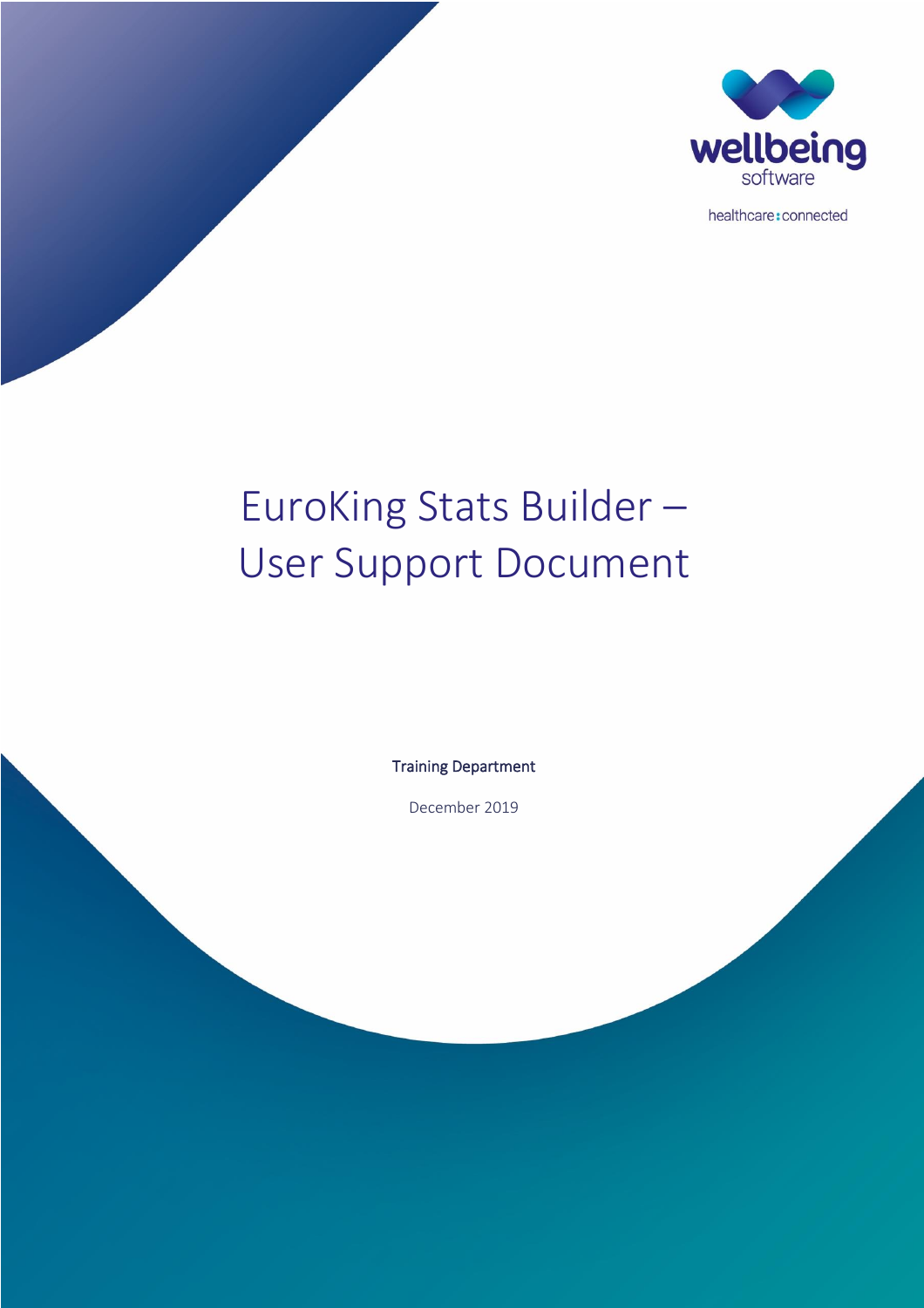

## Table of Contents

| $\label{eq:1} \mbox{Introduction} \,\, \ldots \,\, \ldots \,\, \ldots \,\, \ldots \,\, \ldots \,\, \ldots \,\, \ldots \,\, \ldots \,\, \ldots \,\, \ldots \,\, \ldots \,\, \ldots \,\, \ldots \,\, \ldots \,\, \ldots \,\, \ldots \,\, \ldots \,\, \ldots \,\, \ldots \,\, \ldots \,\, \ldots \,\, \ldots \,\, \ldots \,\, \ldots \,\, \ldots \,\, \ldots \,\, \ldots \,\, \ldots \,\, \ldots \,\, \ldots \,\, \ldots \,\, \ldots \,\, \ldots \,\, \ldots \,\,$ |  |
|-----------------------------------------------------------------------------------------------------------------------------------------------------------------------------------------------------------------------------------------------------------------------------------------------------------------------------------------------------------------------------------------------------------------------------------------------------------------|--|
| 1.                                                                                                                                                                                                                                                                                                                                                                                                                                                              |  |
| 2.                                                                                                                                                                                                                                                                                                                                                                                                                                                              |  |
| 3.                                                                                                                                                                                                                                                                                                                                                                                                                                                              |  |
| $4_{\cdot}$                                                                                                                                                                                                                                                                                                                                                                                                                                                     |  |
| 5.                                                                                                                                                                                                                                                                                                                                                                                                                                                              |  |
| 6.                                                                                                                                                                                                                                                                                                                                                                                                                                                              |  |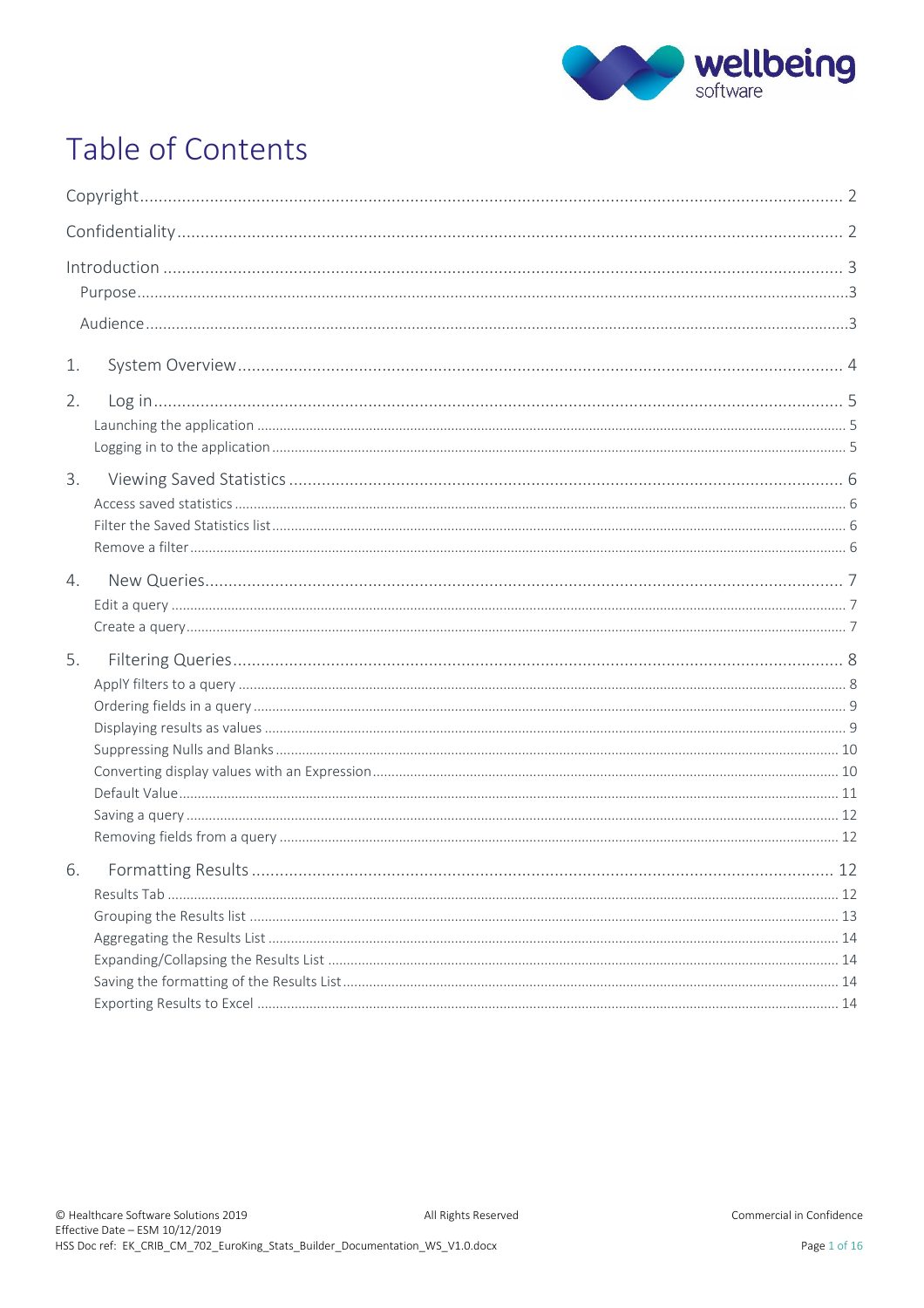

### <span id="page-2-0"></span>Copyright

#### © Wellbeing Software 2019

Registered Office: 3rd Floor i2 Mansfield, Hamilton Court, Oakham Business Park, Mansfield, NG18 5FB These materials are or comprise restricted and proprietary confidential information of Wellbeing Software. Disclosure to or use by the recipient shall not convey any intellectual property rights in these materials. The right to use these materials by the recipient is subject to restrictions and limitations contained in the Provision of Integrated Care Record System and Associated Services Agreement and related agreements.

### <span id="page-2-1"></span>Confidentiality

All information in this document is provided in confidence for the sole purpose of adjudication of the document and shall not be used for any other purpose and shall not be published or disclosed wholly or in part to any other party without HSS prior permission in writing and shall be held in safe custody. These obligations shall not apply to information which is published or becomes known legitimately from some source other than Wellbeing Software. Many of the product, service and company names referred to in this document are trademarks or registered trademarks. They are all hereby acknowledged.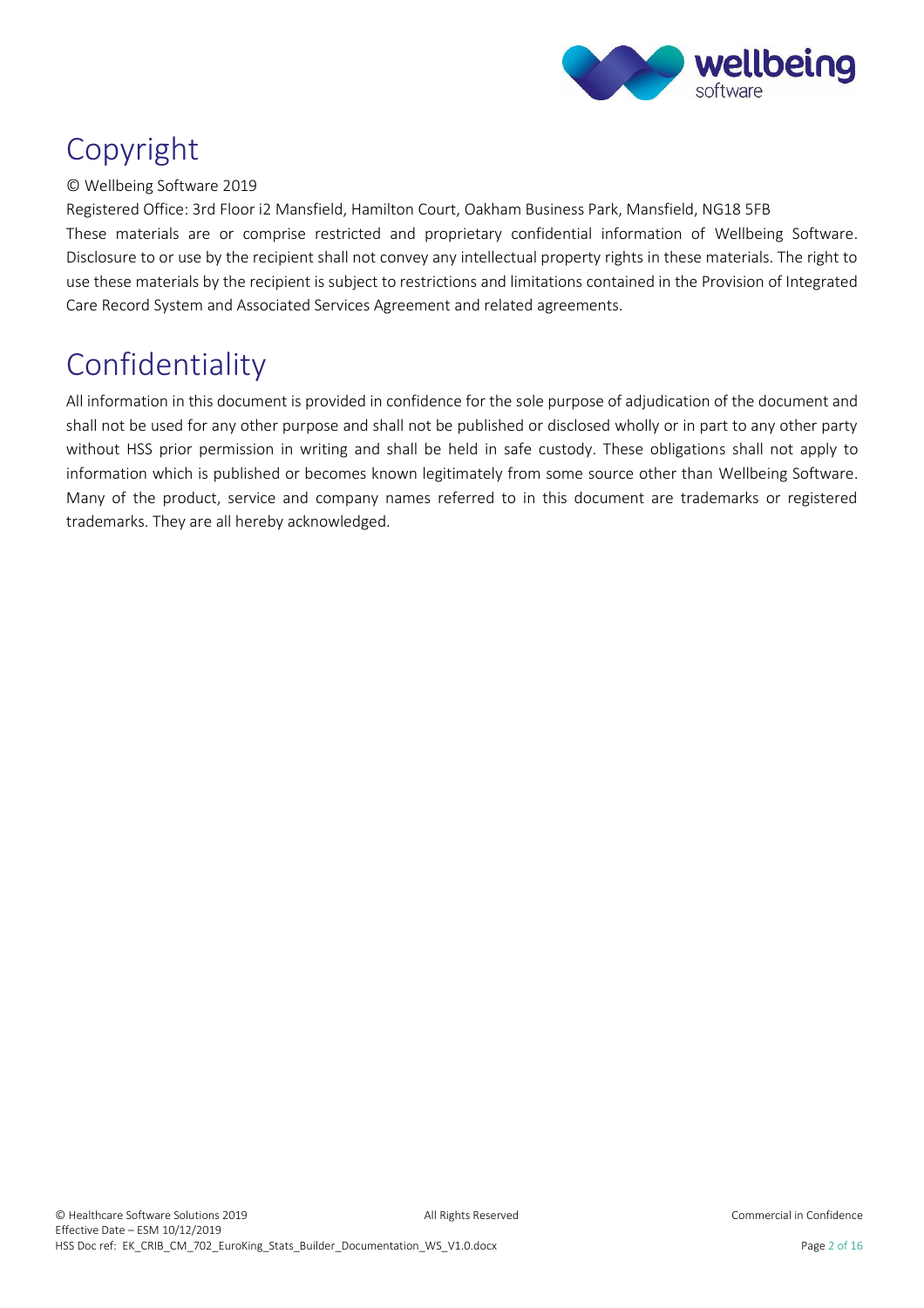

### <span id="page-3-0"></span>Introduction

#### <span id="page-3-1"></span>Purpose

This is a support document designed to be used by those responsible for producing statistical reports from the EuroKing Maternity Information System. The software enables clinical and technical users to interrogate the EuroKing database, via a query structure similar to the Patient Care Pathways in order to analyse stored data in both questionnaires and tables. This guide covers the following functionality.

- Accessing and editing Saved Statistics
- **■** Query Building
- Applying Filters to Selected Fields
- Manipulating the Results

#### <span id="page-3-2"></span>Audience

This document is intended to be used by the EuroKing customers to assist them in producing statistical reports for performance monitoring and audit of maternity services.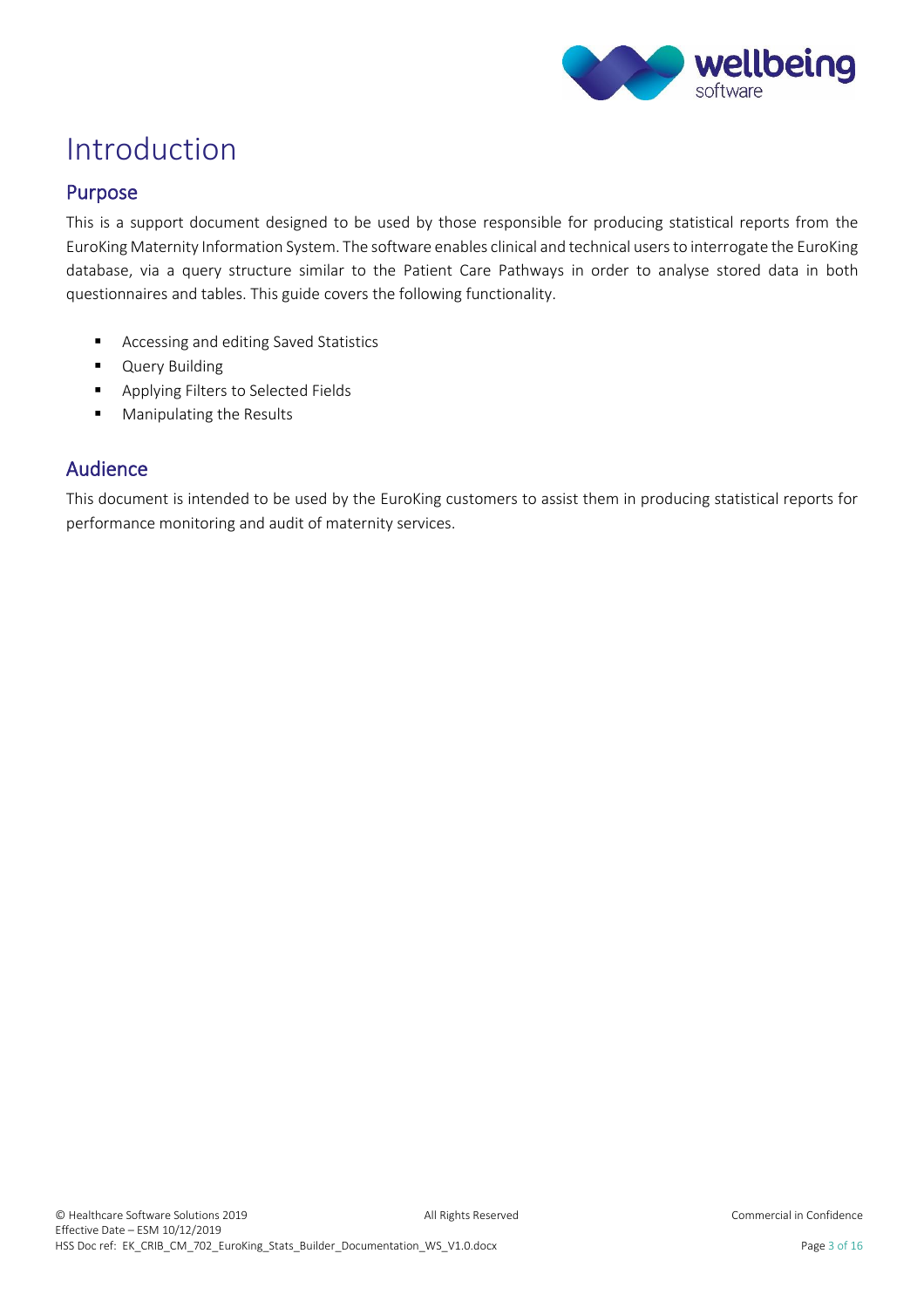

### <span id="page-4-0"></span>1.System Overview

### WHAT IS THE EUROKING STATS BUILDER?

The Euroking Stats Builder is a separate application outside of the EuroKing Maternity Information System (MIS). It enables clinical, administrative, and staff responsible for data collection to interrogate the EuroKing database.

#### KEY BENEFITS OF USING EUROKING

- Reducing paper moving towards a paper-lite solution.
- Ability to collect payment by results and compliance with the Maternity services dataset (MSDS).
- Registering the birth and obtaining an NHS number for babies born.
- **•** Offline working in the community negating the need for an internet connection.
- Collection of maternity services audit data/ statistics.

#### USER ROLES IN EUROKING

Stats Builder is designed to be used by those responsible for producing statistical reports from the EuroKing Maternity Information System.

|                                            | Workflows for several different care pathways including antenatal, delivery and      |
|--------------------------------------------|--------------------------------------------------------------------------------------|
| Midwives &<br>Maternity<br>Support Workers | postnatal care with a place to record all aspects of a pregnancy and any past        |
|                                            | medical history.                                                                     |
|                                            | Includes workflows to record pre-assessment, anaesthetic procedures and follow-      |
| Anaesthetists                              | ups, the recording of adverse incidents and any relevant documentation. All          |
|                                            | information can be cross referenced against other data held in the system to         |
|                                            | collate NOAD statistics. (National Obstetric Anaesthetic Database).                  |
| Obstetricians                              | The Doctors Procedures care pathway provides the ability to record Obstetric         |
|                                            | procedures.                                                                          |
|                                            | EuroKing can provide detailed statistical reports for both local and national review |
| Support Staff & Healthcare                 | and planning of maternity services using the Stats and Lists and Stats Builder parts |
| Managers                                   | of the application. (There are separate support documents for EuroKing MIS and       |
|                                            | EuroKing System Administration.)                                                     |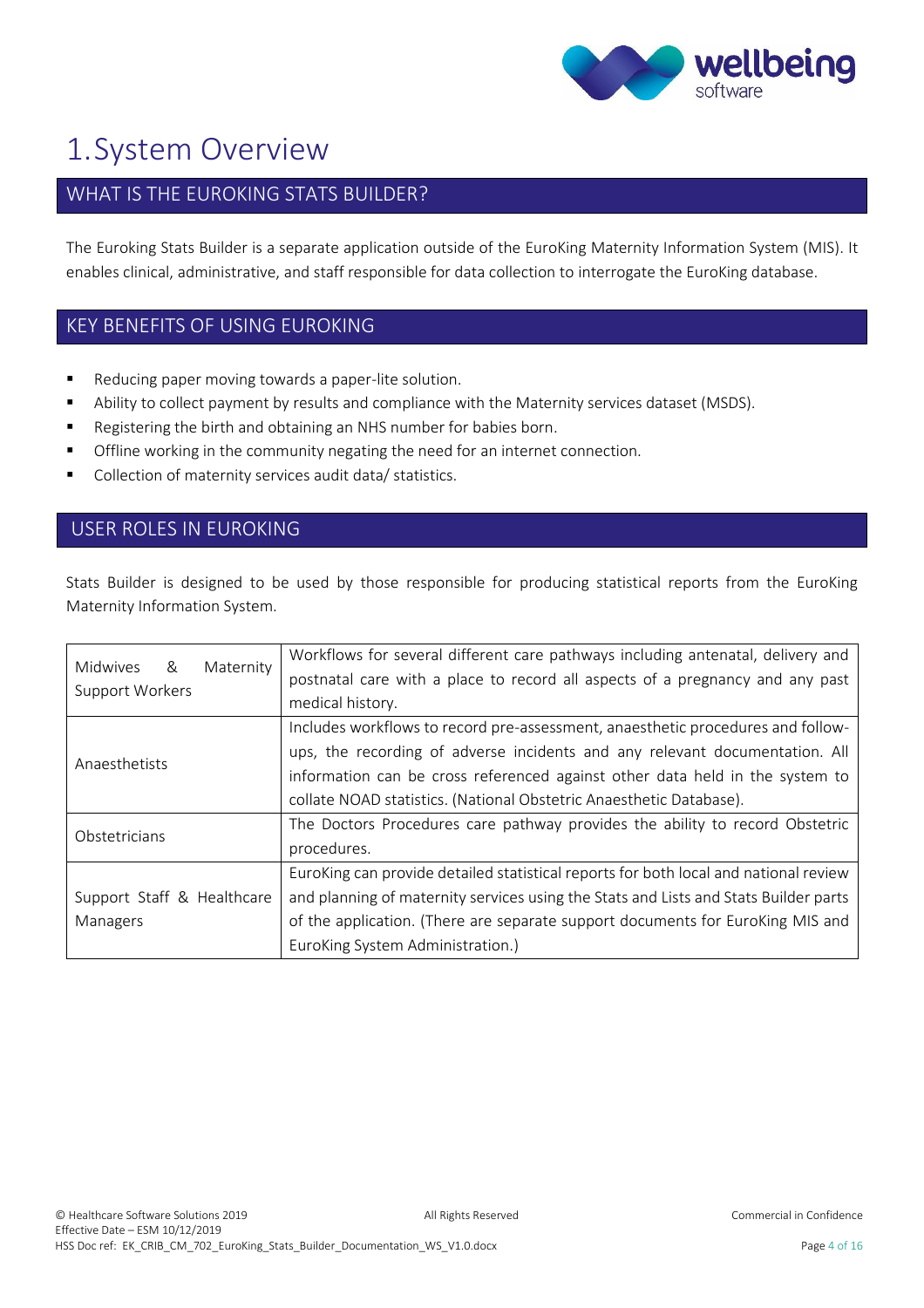

### <span id="page-5-0"></span>2.Log in

#### <span id="page-5-1"></span>LAUNCHING THE APPLICATION

The Stats Builder application can be launched via the START MENU or DESKTOP shortcut as applicable:





Original Euroking Stats Generator application icon Next generation Euroking application icon

#### <span id="page-5-2"></span>LOGGING IN TO THE APPLICATION

Enter your EuroKing username (not case-sensitive) and password (case-sensitive).

| E3 Statsbuilder Login                                  | $K$ EuroKing                   |  |
|--------------------------------------------------------|--------------------------------|--|
| Usemame<br>Password                                    | Usemame<br>                    |  |
| Database:                                              | <b>TEST</b><br>Cancel<br>Login |  |
| EuroKing is part of the<br>wellbeing<br>software group |                                |  |
|                                                        | v1.0.4.20159   Database: TEST  |  |

It is possible to run the Stats Builder application against any available EuroKing database. If there is a choice, they will be listed in the drop-down menu of the Login window.

Please note: Usernames and passwords for Stats Builder are not maintained within this application but within the main EuroKing application.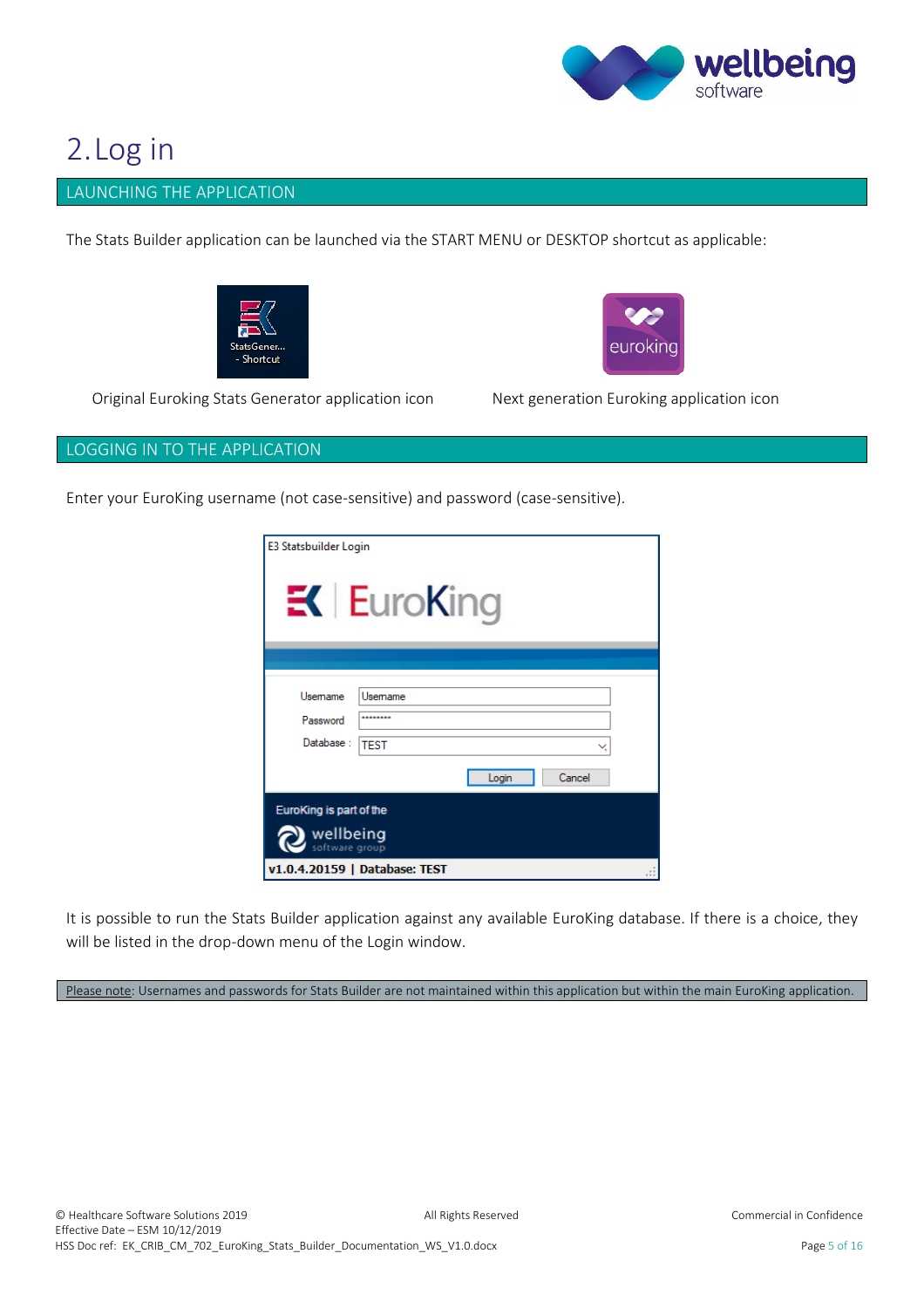

### <span id="page-6-0"></span>3.Viewing Saved Statistics

#### <span id="page-6-1"></span>ACCESS SAVED STATISTICS

Once logged in, the initial screen displayed is the Saved Statistics tab. This screen displays all the statistical queries available to be used.  $\sim$ 

| Saved Statistics              |                                        |                     |             |                   |
|-------------------------------|----------------------------------------|---------------------|-------------|-------------------|
| Name                          | Description                            | Last Run            | Last Run by | Created By        |
|                               |                                        |                     |             |                   |
| <b>Booking Query</b>          | <b>Example for Training</b>            | 15/03/2019 10:48:52 | euroking    | euroking          |
| <b>Birth List</b>             | <b>Example for Training</b>            | 08/03/2019 10:12:47 | euroking    | euroking          |
| <b>AN</b> Contact             | Example for training                   | 15/01/2018 15:40:19 | euroking    | euroking          |
| CO reading                    | CO reading at booking - Training Jenny | 15/01/2018 15:39:29 | euroking    | euroking          |
| <b>AN</b> Contact             | + Risks training Jenny                 | 30/01/2019 11:16:06 | xescotter   | Jenny.Duffin      |
| Training example for TGH      | Alistair built this                    | 27/02/2019 09:01:37 | euroking    | euroking          |
| <b>Birth Query Template</b>   | AR example                             | 04/02/2019 13:28:56 | xescotter   | euroking          |
| Instrumentals                 | AR example                             | 22/01/2018 15:09:03 | euroking    | Alistair Richards |
| Mothers Age between 35 and 45 | Simple Mothers age query               | 04/02/2019 13:14:29 |             | xescotter         |

At the bottom of this screen are the following function buttons.

| Function      | Purpose                                                                                          |
|---------------|--------------------------------------------------------------------------------------------------|
| Add           | Select this to add (create) a new query.                                                         |
| Edit          | Highlight an existing query from the list and click [Edit] to open the query for editing.        |
| LODV          | Highlight an existing query from the list and click [Copy] to create a copy of the query.        |
| Refresh       | Refreshes the list of queries. If multiple users are editing queries this will refresh the list. |
| <b>Delete</b> | Highlight an existing query from the list and click [Delete] to remove the query.                |
|               | Highlight an existing query from the list and click [Run] to execute the query.                  |

#### <span id="page-6-2"></span>FILTER THE SAVED STATISTICS LIST

- Click in the Filter row (the row with the Filter symbol  $\boxed{\mathbf{Y}}$ ).
- 
- Enter the word you want to look for in the Name column.
- Add a wild-card character (asterisk) to either end of the word. For example \*training\* will bring back all stats with the word 'training' in any part of their title.
- Sort by any of the four columns by clicking on the column header.

#### <span id="page-6-3"></span>REMOVE A FILTER

To remove a filter, click the [Remove]  $\overline{\mathbf{K}}$  button.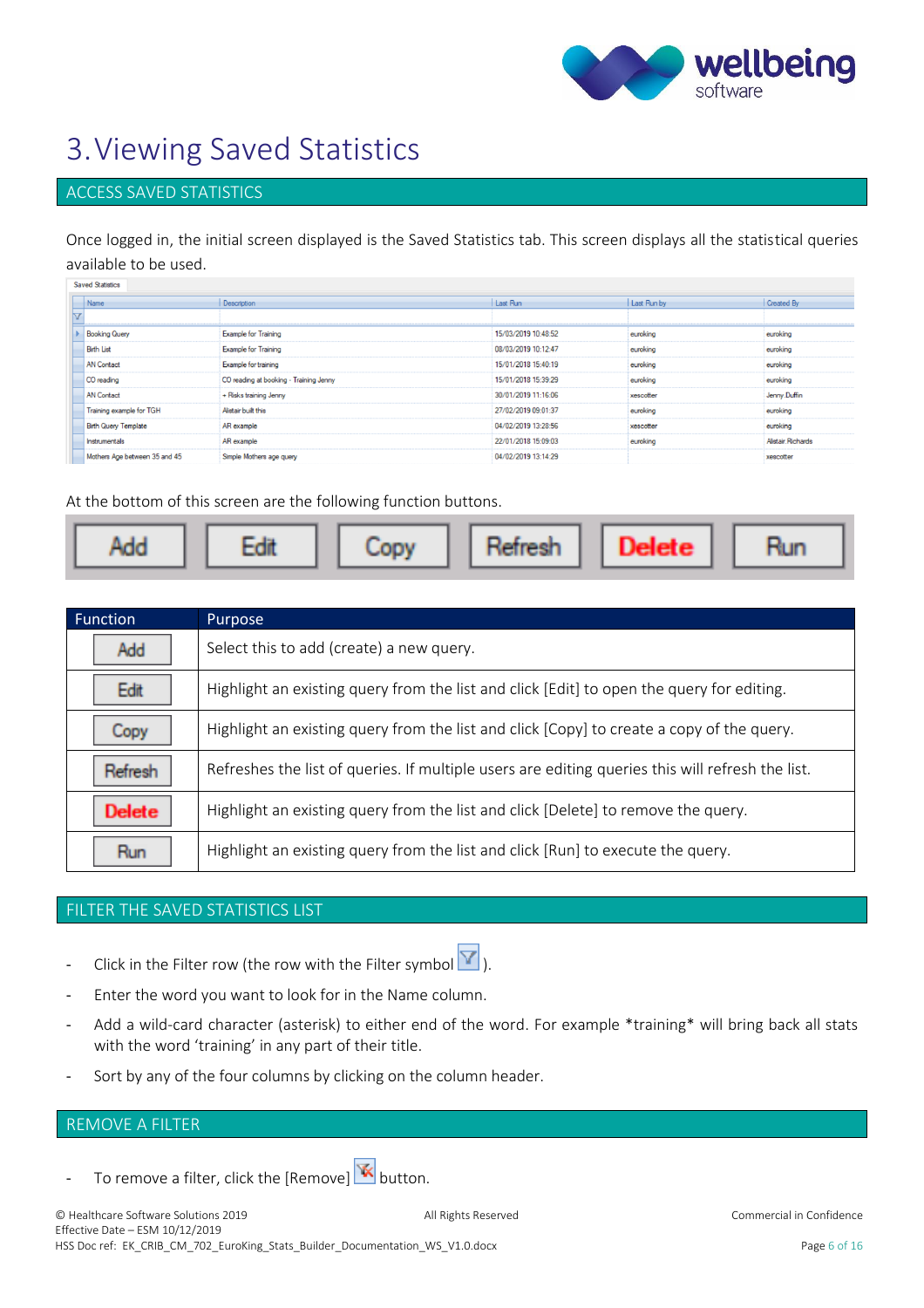

### <span id="page-7-0"></span>4.New Queries

#### <span id="page-7-1"></span>EDIT A QUERY

To edit an existing query, highlight the required query and click [Edit].

| Description                            | Last Run            | Last Run by | Created By        |
|----------------------------------------|---------------------|-------------|-------------------|
|                                        |                     |             |                   |
| <b>Example for Training</b>            | 02/07/2019 15:59:50 | euroking    | euroking          |
| <b>Example for Training</b>            | 27/02/2019 09:45:13 | euroking    | euroking          |
| Example for training                   | 02/07/2019 11:46:45 | euroking    | euroking          |
| CO reading at booking - Training Jenny | 02/07/2019 11:46:24 | euroking    | euroking          |
| + Risks training Jenny                 | 30/01/2019 11:16:06 | xescotter   | Jenny Duffin      |
| Alistair built this                    | 27/02/2019 09:01:37 | euroking    | euroking          |
| AR example                             | 04/02/2019 13:28:56 | xescotter   | euroking          |
| AR example                             | 22/01/2018 15:09:03 | euroking    | Alistair Richards |
|                                        |                     |             |                   |

#### <span id="page-7-2"></span>CREATE A QUERY

To create a new query click [Add]. This will open the Query Builder tab with blank fields.

On the left, in the Fields panel, is a list of templates that can be used to construct a query. The top sets of templates contain patient information about mother and baby. Templates further down contain clinical information about Pregnancy and Baby. Other templates contain all available questionnaire information.

| Fields<br><b>E-Patient</b>                              |              |                          |                            |                                        |                             |                                                                                                     |        |                              |            |         |
|---------------------------------------------------------|--------------|--------------------------|----------------------------|----------------------------------------|-----------------------------|-----------------------------------------------------------------------------------------------------|--------|------------------------------|------------|---------|
|                                                         |              | <b>Statistic Details</b> |                            |                                        |                             |                                                                                                     |        |                              |            |         |
| <b>Baby Details</b>                                     |              |                          | Name: Birth Query Template |                                        |                             |                                                                                                     |        |                              |            |         |
| Baby Address 1<br>Baby Address 2                        | Description: |                          | AR example                 |                                        |                             |                                                                                                     |        |                              |            |         |
| -- Baby Address 3<br>Baby Address 4                     |              | <b>Selected Fields</b>   |                            |                                        |                             |                                                                                                     |        |                              |            |         |
| Baby Age<br>Baby Blood Group                            |              | Row<br>H                 | Tablename                  | Fieldname                              | Column Header               | Where                                                                                               | Value  | Suppress Nulls<br>and Blanks | Expression | Default |
| Baby Country of Birth<br>Baby Date of Birth             |              |                          | Baby                       | BirthNN4BDT                            | <b>Baby Delivered</b>       | Between dbo AsE3Date(01/01/2012 00:00"/dd/mm/vvvv') and dbo AsE3Date(01/01/2018 23:59"/dd/mm/vvvv') | $\Box$ | $\Box$                       | $\sim$     |         |
| Baby Death Cause Main                                   |              |                          | Baby                       | RegisterableBithNN4B Registerable Bith |                             | = "Yes"                                                                                             | □      | −                            | $\sim$     |         |
| - Baby Death Cause Other                                |              |                          | Baby                       | Outcome                                | Outcome                     | = 'Livebirth'                                                                                       | Ò      |                              |            |         |
| Baby Death Contact<br>Baby Death Coroner PM             |              |                          | <b>BabyDetails</b>         | babygender                             | <b>Baby Gender</b>          |                                                                                                     | □      |                              |            |         |
| Baby Death Date                                         |              |                          | <b>BabyDetails</b>         | babysumame                             | <b>Baby Sumame</b>          |                                                                                                     | □      | -                            |            |         |
| Baby Death Disease Matemal<br>-Baby Death Other Matemal |              |                          | <b>BabyDetails</b>         | babyhospitalnumber                     | <b>Baby Hospital Number</b> |                                                                                                     | □      |                              |            |         |

- Click the + sign to see the list of fields from that folder (database table) which can be used to build a query.
- Click the tickbox to the left of an item to add it to the 'Selected Fields' panel.
- To select all the fields within a folder click the tickbox by the title. Warning in some tables there are many items!
- You must enter a name for the query in the Statistics Details panel. The query cannot be saved without it. A warning will be displayed if you try to save without a name.
- A description is optional but can be useful for locating a query as the number of saved statistics increases.

| Select individual items                                                                                                                                                                                                                                                                     | Select all items                                                                                                                    | Enter a name for your query                                                                    |
|---------------------------------------------------------------------------------------------------------------------------------------------------------------------------------------------------------------------------------------------------------------------------------------------|-------------------------------------------------------------------------------------------------------------------------------------|------------------------------------------------------------------------------------------------|
| <b>Fields</b><br>E Father of Baby<br><b>Address</b><br><b>E</b> Mother Core<br>Mother Details<br>CCG Code<br>EMail<br>$\Box$ Fax<br>⊹√GP Address Line 1<br>⊹√GP Address Line 2<br>GP Address Line 3<br>"IGP Address Line 4<br><b>GP</b> Description<br><b>GP</b> Forenames<br>⊹√GP GMC Code | □ Mother Address<br>Mother Address 1<br>…√ Mother Address 4<br>… i Mother Forenames<br>… Mother Hospital Number<br>ं√ Mother Sumame | <b>Statistic Details</b><br><b>Birth Query Template</b><br>Name:<br>AR example<br>Description: |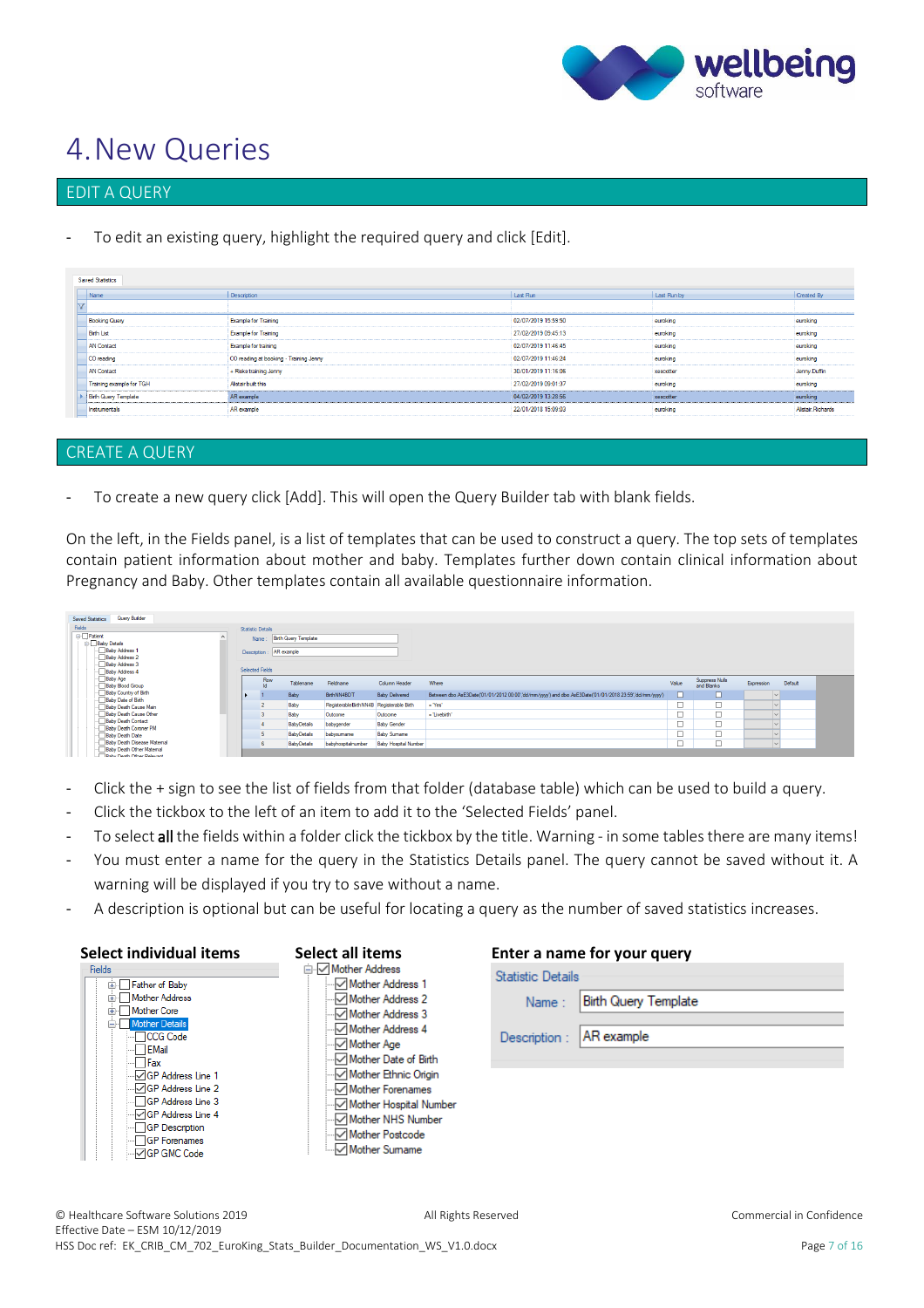

### <span id="page-8-0"></span>5.Filtering Queries

#### <span id="page-8-1"></span>APPLY FILTERS TO A QUERY

Once the fields required for the query have been added to the list in the 'Selected Fields' panel then filters can be applied to those fields to provide more specific analysis of the data. For example, to add a filter to show mothers between the ages of 30 and 40 years:

- Click in the 'Where' column of the 'Mother Age' row. This will open a new window to apply the required criteria.
- Click to select the [Between Values] button.
- Enter 30 in the first box and 40 in the second box.
- If specific dates are required in a filter, select the 'Convert Value to Date' box. The filter criteria box will then change to allow for the selection of specific dates and times. The fields available become date pickers and time entry fields like those in the main EuroKing application.
- Click to select the [Between Values] button, then add dates and times.

| Name: | AR example<br>Description: | <b>Birth Query Template</b> |                       |                             | 01/05/2019<br>  00:00<br><b>Between Values</b>                                                          | And    | 31/05/2019                          |              | 23:59   |
|-------|----------------------------|-----------------------------|-----------------------|-----------------------------|---------------------------------------------------------------------------------------------------------|--------|-------------------------------------|--------------|---------|
|       | <b>Selected Fields</b>     |                             |                       |                             |                                                                                                         |        |                                     |              |         |
|       | Row<br>Id.                 | Tablename                   | Fieldname             | Column Header               | Where                                                                                                   | Value  | <b>Suppress Nulls</b><br>and Blanks | Expression   | Default |
|       |                            | Baby                        | BirthNN4BDT           | <b>Baby Delivered</b>       | Between dbo.AsE3Date('01/01/2012 00:00','dd/mm/yyyy') and dbo.AsE3Date('01/01/2018 23:59','dd/mm/yyyy') | $\Box$ |                                     | $\checkmark$ |         |
|       | $\overline{2}$             | Baby                        | RegisterableBirthNN4B | Registerable Birth          | $=$ 'Yes'                                                                                               |        |                                     |              |         |
|       | 3                          | Baby                        | Outcome               | Outcome                     | = 'Livebirth'                                                                                           |        |                                     |              |         |
|       | -4                         | <b>BabyDetails</b>          | babygender            | <b>Baby Gender</b>          |                                                                                                         |        |                                     |              |         |
|       | 5                          | <b>BabyDetails</b>          | babysumame            | <b>Baby Sumame</b>          |                                                                                                         |        |                                     | $\sim$       |         |
|       | 6                          | <b>BabyDetails</b>          | babyhospitalnumber    | <b>Baby Hospital Number</b> |                                                                                                         |        |                                     |              |         |
|       |                            | <b>MotherDetails</b>        | age                   | Mother Age                  |                                                                                                         |        |                                     | $\checkmark$ |         |

More than one filter can be applied in this way to a field. Only data that satisfies all the chosen criteria will be returned when the query is run.

| Select individual items             |              |                                       | Select all items                      |                                              |
|-------------------------------------|--------------|---------------------------------------|---------------------------------------|----------------------------------------------|
| Mother Age' criteria                |              | X                                     | De 'Mother Age' criteria              | $\times$                                     |
| 'MotherDetails.Mother Age' criteria |              |                                       | 'MotherDetails.Mother Age' criteria   |                                              |
| $\bigcirc$ Don't do anything        |              |                                       | $\bigcirc$ Don't do anything          |                                              |
| <b>Between Values</b>               | 30           | And 40                                | ◯ Between Values<br>And               |                                              |
| $\bigcirc$ is equal                 |              |                                       | $\odot$ Is equal<br>×,                |                                              |
| $\bigcirc$ Is in                    |              | $\sim$                                | $\bigcirc$ Is in                      |                                              |
| $\bigcirc$ is not equal             | $\checkmark$ |                                       | $\bigcirc$ is not equal<br>×          |                                              |
| $\bigcirc$ Is greater or equal to   |              |                                       | $\bigcirc$ Is greater or equal to     |                                              |
| $\bigcirc$ Is greater than          |              |                                       | $\bigcirc$ is greater than            |                                              |
| $\bigcirc$ Is equal or less than    |              |                                       | $\bigcirc$ Is equal or less than<br>÷ |                                              |
| $\bigcirc$ Is less than             |              |                                       | $\bigcirc$ Is less than<br>٠          |                                              |
| $\bigcirc$ Is like                  |              |                                       | $\bigcirc$ Is like<br>٠               |                                              |
| $\bigcirc$ Is not like              |              |                                       | $\bigcirc$ Is not like<br>٠           |                                              |
| ◯ Starts With                       |              |                                       | ◯ Starts With                         |                                              |
| $\bigcirc$ is NULL                  |              |                                       | $\bigcirc$ is NULL                    |                                              |
| $\bigcirc$ is NOT NULL              |              |                                       | $\bigcirc$ is NOT NULL                |                                              |
|                                     |              | Convert Value To Date<br>OK<br>Cancel |                                       | Convert Value To Date<br><b>OK</b><br>Cancel |
|                                     |              |                                       |                                       |                                              |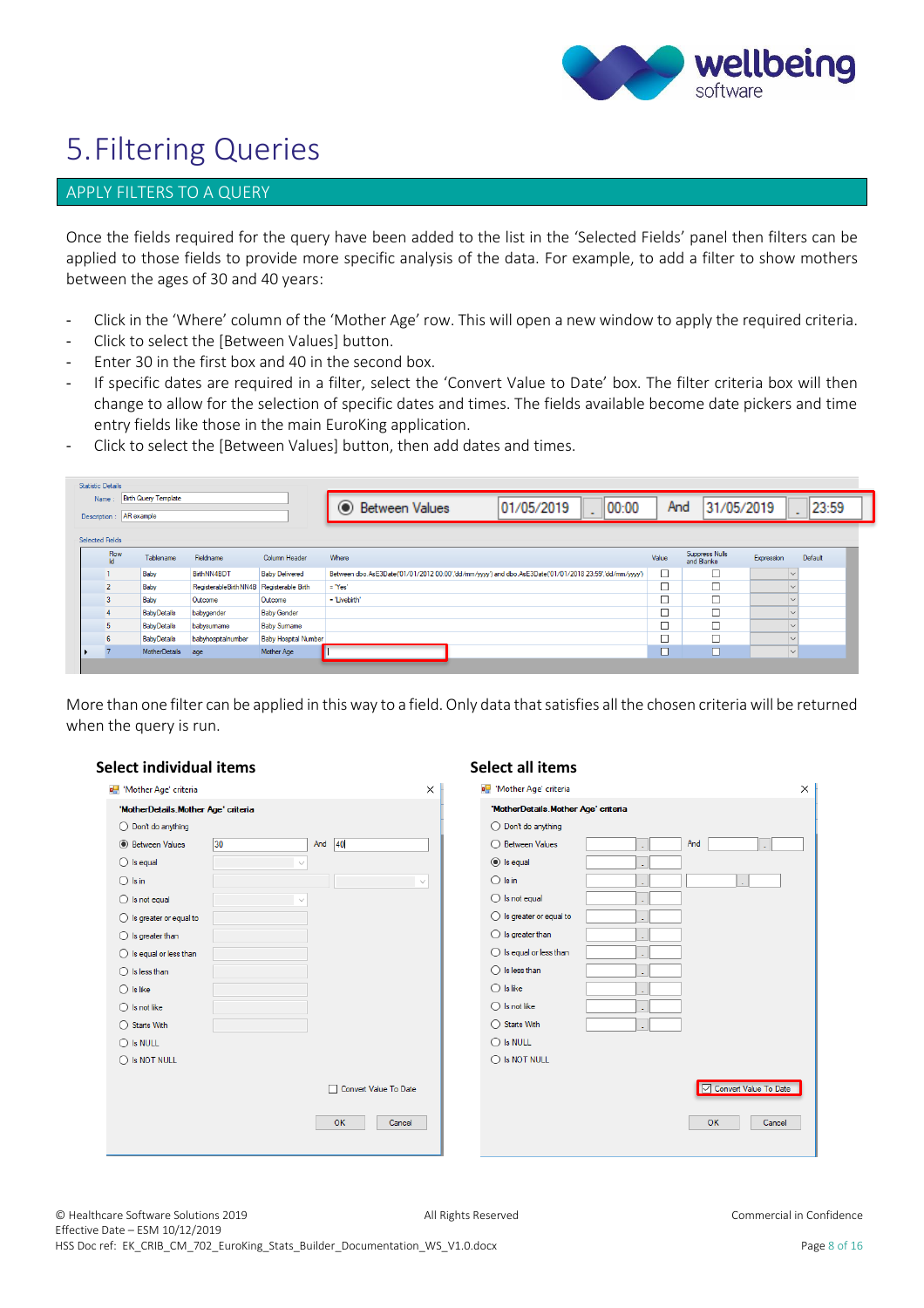

#### <span id="page-9-0"></span>ORDERING FIELDS IN A QUERY

There are arrow buttons at the bottom of the screen to change the position of a column in the query result. To change the position of a field, select the appropriate field in the list and then use the arrows to move it up or down in the list. The double arrows will move it either straight to the top of the list or straight to the bottom.

| <b>Statistic Details</b><br>Description: | Name:            | <b>Test Query Mother Details</b><br><b>Test Query Mother details</b> |                |                        |                   |        |                              |                                |
|------------------------------------------|------------------|----------------------------------------------------------------------|----------------|------------------------|-------------------|--------|------------------------------|--------------------------------|
| <b>Selected Fields</b>                   | Row<br><b>Id</b> | Tablename                                                            | Fieldname      | Column Header          | <b>Where</b>      | Value  | Suppress Nulls<br>and Blanks | Default<br>Expression          |
| ٠                                        | 1                | <b>MotherDetails</b>                                                 | dob            | Mother Date of Birth   |                   | ப      |                              | $\sim$                         |
|                                          | $\overline{2}$   | <b>MotherDetails</b>                                                 | ethnicorigin   | Mother Ethnic Origin   |                   | $\Box$ | ∟                            | $\sim$                         |
|                                          | 3                | <b>MotherDetails</b>                                                 | forenames      | Mother Forenames       |                   | -<br>ப |                              | $\sim$                         |
|                                          |                  | <b>MotherDetails</b>                                                 | age            | Mother Age             | Between 30 and 40 | $\Box$ | ⊏                            | $\sim$                         |
|                                          | 5                | <b>MotherDetails</b>                                                 | hospitalnumber | Mother Hospital Number |                   | O      | L                            | $\sim$                         |
|                                          | 6                | <b>MotherDetails</b>                                                 | nhanumber      | Mother NHS Number      |                   | с      |                              | $\sim$                         |
|                                          | $\overline{7}$   | <b>MotherDetails</b>                                                 | sumame         | Mother Sumame          |                   | c      |                              | $\sim$                         |
|                                          |                  |                                                                      |                |                        |                   |        |                              |                                |
|                                          |                  |                                                                      |                |                        |                   |        | ∝                            | $\boldsymbol{\mathsf{\omega}}$ |

#### <span id="page-9-1"></span>DISPLAYING RESULTS AS VALUES

Data in EuroKing can be stored as a combination of text and a numerical value in an answer. An example of this is the recording of Apgar scores. Query results are shown as a combination of text and numbers.

| Copy of Birth List                                       |                                                       |        |
|----------------------------------------------------------|-------------------------------------------------------|--------|
| Apgar Score @ 1 min                                      | Apgar Score @ 5 mins                                  | Gende  |
| 2 Respirations regular;1 Colour trunk pink;2 Heart rate  | 2 Respirations regular; 2 Colour all pink; 2 Heart ra | Female |
|                                                          |                                                       | Male   |
| 2 Respirations regular; 1 Colour trunk pink; 1 Heart rat | 2 Respirations regular; 1 Colour trunk pink; 2 He     | Female |
| 1 Respirations gasp; 0 Colour all blue; 1 Heart rate bel | 2 Respirations regular; 1 Colour trunk pink; 1 He     | Male   |
| 1 Respirations gasp;1 Colour trunk pink;1 Heart rate b   | Not Known                                             | Male   |
| 2 Respirations regular; 1 Colour trunk pink; 2 Heart rat | 2 Respirations regular; 2 Colour all pink; 2 Heart r  | Femal  |
| 2 Respirations regular; 1 Colour trunk pink; 2 Heart rat | 2 Respirations regular; 1 Colour trunk pink; 2 He     | Femal  |
| 1 Respirations gasp; 1 Colour trunk pink; 1 Heart rate   | 2 Respirations regular; 1 Colour trunk pink; 2 He     | Femal  |
| 2 Respirations regular: 1 Colour trunk pink: 2 Heart rat | 2 Respirations regular: 1 Colour trunk pink: 2 He     | Femal  |
| 2 Respirations regular; 1 Colour trunk pink; 2 Heart rat | 2 Respirations regular; 1 Colour trunk pink; 2 He     | Femal  |
| 2 Respirations regular; 1 Colour trunk pink; 2 Heart rat | 2 Respirations regular; 1 Colour trunk pink; 2 He     | Femal  |
|                                                          |                                                       |        |

The individual scores (0-2) for each of the five categories are saved against a patient record, but for the collecting of data it is more appropriate to use the total of these scores. The Stats Builder would normally display the text answer. To force Stats Builder to show the numerical values check the 'Value' checkbox in the relevant field.

| Selected Fields |                  |           |                         |                         |                                                                                                         |       |
|-----------------|------------------|-----------|-------------------------|-------------------------|---------------------------------------------------------------------------------------------------------|-------|
|                 | Row<br><b>Id</b> | Tablename | Fieldname               | Column Header           | Where                                                                                                   | Value |
|                 |                  | Baby      | BirthNN4BDT             | <b>Baby Delivered</b>   | Between dbo.AsE3Date('01/01/2010 00:00','dd/mm/yyyy') and dbo.AsE3Date('01/01/2018 23:59','dd/mm/yyyy') |       |
|                 | 2                | Baby      | Registerable Birth NN4B | Registerable Birth      | $=$ "Yes"                                                                                               | ப     |
|                 | 3                | Baby      | Outcome                 | Outcome                 |                                                                                                         |       |
|                 | 4                | Baby      | <b>PlaceOfBirth</b>     | Place of Birth          |                                                                                                         |       |
|                 | 5                | Baby      | BirthWeightNN4B         | Weight (g)              |                                                                                                         |       |
|                 | 6                | Baby      | Delivery Type           | <b>Type of Delivery</b> | like "%%%caesarean%%%"                                                                                  |       |
|                 |                  | Baby      | Waterbirth              | Waterbirth              |                                                                                                         |       |
|                 | 8                | Baby      | Temperature             | Temperature             |                                                                                                         |       |
|                 | 9                | Baby      | Apgar1MinuteNN4B        | Apgar Score @ 1 min     |                                                                                                         | ☑     |
| $\sqrt{2}$      | 10               | Baby      | Apgar5Minutes           | Apgar Score @ 5 mins    |                                                                                                         | ☑     |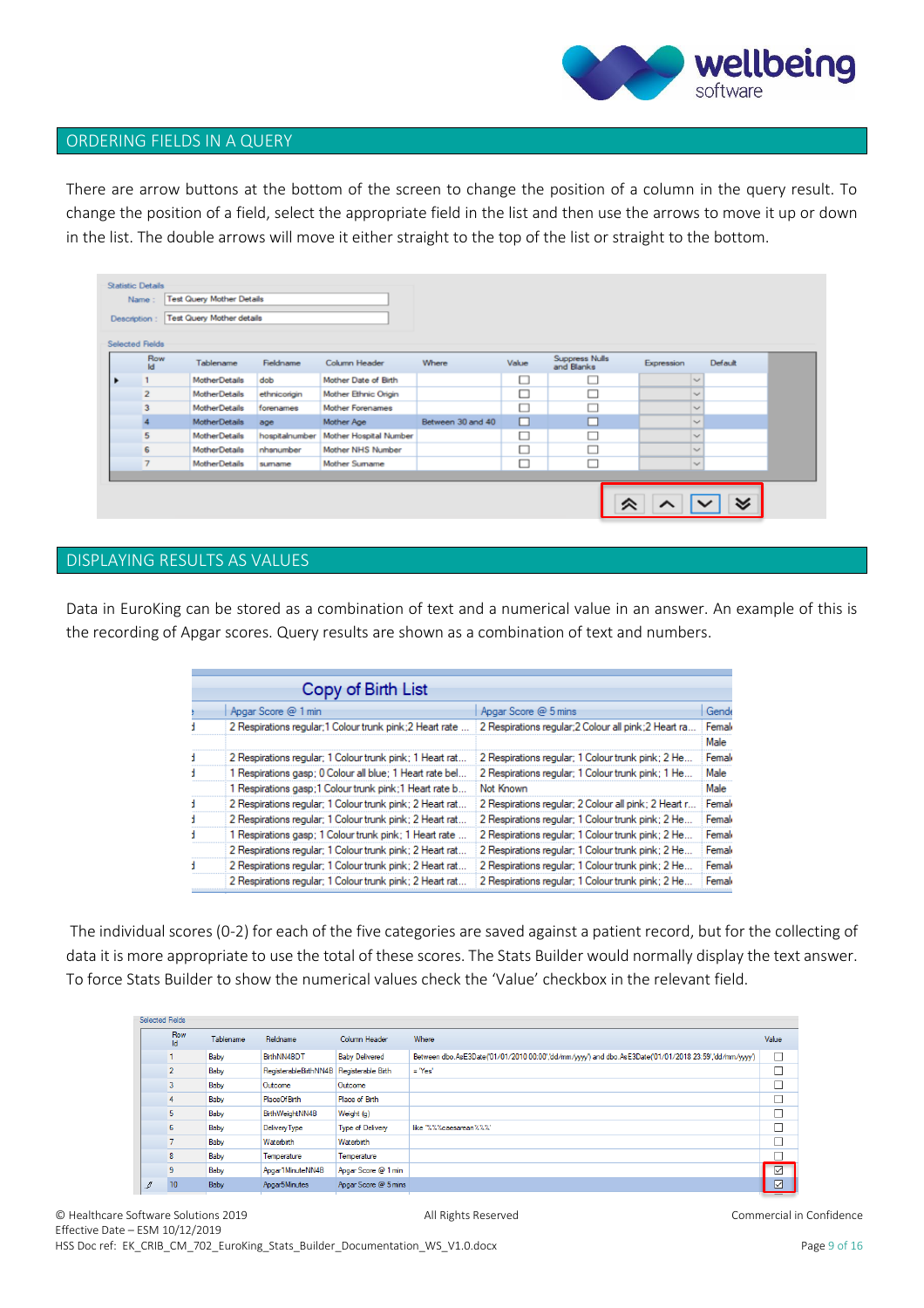

The Apgar scores are now displayed as numerical totals in each column.

|           | Copy of Birth List |                                |     |
|-----------|--------------------|--------------------------------|-----|
| nperature |                    | Apgar Score @    Apgar Score @ | Gе  |
| recorded  | ٩                  | 10                             | Fer |
|           |                    |                                | Ma  |
| recorded  | հ                  |                                | Fer |
| recorded  | Δ                  | հ                              | Ma  |
|           | 5                  |                                | Ma  |
| recorded  | ٩                  | 10                             | Fer |
| recorded  | 9                  | ٩                              | Fer |
| recorded  | 5                  |                                | Fer |
|           | q                  |                                | Fer |
| recorded  | 9                  | q                              | Fer |
|           | я                  |                                | Fe  |

#### <span id="page-10-0"></span>SUPPRESSING NULLS AND BLANKS

It is sometimes necessary to only display results that contain a value, and not a blank or a 'No' answer. To do this there is a checkbox next to the selected field to exclude or suppress Null and Blank values. In this example the result would show only cases where Shoulder Dystocia was recorded.

| Selected Fields |            |           |                  |                   |       |                               |                              |  |
|-----------------|------------|-----------|------------------|-------------------|-------|-------------------------------|------------------------------|--|
|                 | Row<br>Id. | Tablename | Fieldname        | Column Header     | Where | Value                         | Suppress Nulls<br>and Blanks |  |
|                 |            | Baby      | ShoulderDystocia | Shoulder Dystocia |       | $\overline{\phantom{a}}$      | $\checkmark$                 |  |
|                 |            | Baby      | Outcome          | Outcome           |       | 一                             | 一                            |  |
|                 |            | Baby      | PlaceOfBirth     | Place of Birth    |       | $\overline{\phantom{a}}$<br>一 |                              |  |
|                 |            |           |                  |                   |       |                               | $\overline{\phantom{a}}$     |  |

#### <span id="page-10-1"></span>CONVERTING DISPLAY VALUES WITH AN EXPRESSION

There are two options available from the drop-down list in the Expression column:

IsDate will convert dates into a date format so they can be sorted appropriately in the query results. IsNumber will convert text to a number.

| Selected Fields |                          |           |                  |                         |                        |                          |                               |                           |
|-----------------|--------------------------|-----------|------------------|-------------------------|------------------------|--------------------------|-------------------------------|---------------------------|
|                 | Row<br>Id.               | Tablename | Fieldname        | Column Header           | Where                  | Value                    | Suppress Nulls<br>and Blanks  | Expression<br>De          |
|                 |                          | Baby      | ShoulderDystocia | Shoulder Dystocia       |                        |                          | $\checkmark$                  |                           |
|                 | $\overline{\phantom{a}}$ | Baby      | Outcome          | Outcome                 |                        |                          |                               |                           |
|                 |                          | Baby      | PlaceOfBirth     | Place of Birth          |                        |                          |                               |                           |
|                 |                          | Baby      | BirthWeightNN4B  | Weight (g)              |                        | $\overline{\phantom{a}}$ | ¬<br>$\overline{\phantom{0}}$ | <b>IsNumber</b><br>$\sim$ |
|                 |                          | Baby      | Delivery Type    | <b>Type of Delivery</b> | like "%%%caesarean%%%" | ᅳ                        | □                             | <b>IsDate</b>             |
|                 | 6                        | Baby      | Waterbirth       | Waterbirth              |                        | ᅳ                        | ـــ                           | <b>IsNumber</b>           |
|                 |                          | Baby      | Temperature      | Temperature             |                        |                          | −                             |                           |

For example, to get a list of all babies born above a certain weight a filter can be added as shown to the Birth Weight field as shown here.

|  | <b>Bab</b> | <b>CONGUINE</b> | --------                |       |             | $\overline{\phantom{a}}$<br>$\overline{\phantom{0}}$ |  |
|--|------------|-----------------|-------------------------|-------|-------------|------------------------------------------------------|--|
|  | Baby       | PlaceOfBirth    | Place of Birth<br>DI-L- |       | $\sim$<br>ー | $\overline{\phantom{a}}$<br>$\overline{\phantom{0}}$ |  |
|  | Bab        | BirthWeightNN4B | Weight (g)              | >3500 |             |                                                      |  |

This query will not run because Stats Builder cannot process Birth Weight responses that contain text such as 'Not weighed on delivery suite'. It will display this message if you try to run the query: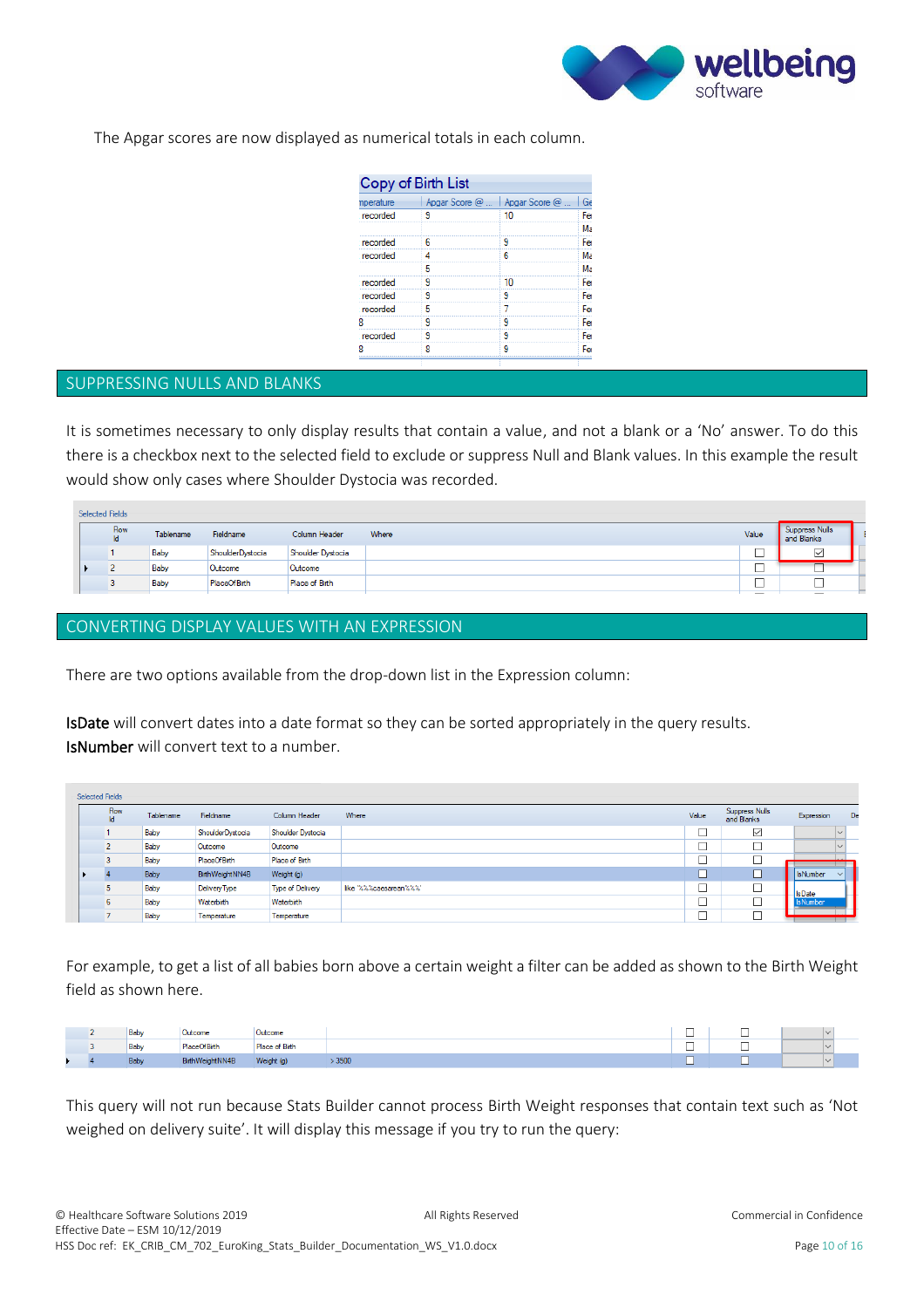



It is necessary to ignore all instances where the answer was recorded as 'Not weighed on delivery suite' by adding the IsNumber expression to that field. This will allow the query to run and only babies weighing over 3500g will be displayed.

|                     | 3              | Baby | <b>PlaceOfBirth</b> | Place of Birth   |                         |                  |                       |            |                  | $\Box$ | Е | $\checkmark$                    |
|---------------------|----------------|------|---------------------|------------------|-------------------------|------------------|-----------------------|------------|------------------|--------|---|---------------------------------|
| $\pmb{\mathcal{J}}$ | $\overline{4}$ | Baby | BirthWeightNN4B     | Weight (g)       | >3500                   |                  |                       |            |                  | $\Box$ | с | <b>IsNumber</b><br>$\checkmark$ |
|                     | 5              | Baby | DeliveryType        | Type of Delivery | like "%%%caesarean %%%" |                  |                       |            |                  | П      |   |                                 |
|                     |                |      |                     |                  |                         |                  |                       |            |                  |        |   |                                 |
|                     |                |      |                     |                  |                         |                  |                       |            |                  |        |   |                                 |
|                     |                |      |                     |                  |                         |                  |                       |            |                  |        |   |                                 |
|                     |                |      |                     |                  | Shoulder Dystocia       | Outcome          | Place of Birth        | Weight (g) | $\vert$ Ty       |        |   |                                 |
|                     |                |      |                     |                  | Yes                     | Livebirth        | Unplanned home        | 4000       | Fo               |        |   |                                 |
|                     |                |      |                     |                  | No                      | Livebirth        | <b>Delivery Suite</b> | 3780       | $\overline{s}$   |        |   |                                 |
|                     |                |      |                     |                  | No                      | Livebirth        | Antenatal ward        | 4500       | Er               |        |   |                                 |
|                     |                |      |                     |                  | No                      | Livebirth        | <b>Delivery Suite</b> | 3800       | Br               |        |   |                                 |
|                     |                |      |                     |                  | None                    | Livebirth        | <b>Delivery Suite</b> | 3733       | $S_F$            |        |   |                                 |
|                     |                |      |                     |                  | None                    | Livebirth        | Not known             | 4500       | Br               |        |   |                                 |
|                     |                |      |                     |                  | No                      | Livebirth        | Antenatal ward        | 4040       | Br               |        |   |                                 |
|                     |                |      |                     |                  | No                      | Livebirth        | Midwifery Led Unit    | 3600       | Br               |        |   |                                 |
|                     |                |      |                     |                  | No                      | Early neonatal d | <b>Delivery Suite</b> | 5000       | $S_{\rm F}$      |        |   |                                 |
|                     |                |      |                     |                  | No                      | Livebirth        | <b>Delivery Suite</b> | 3600       | $\overline{s_i}$ |        |   |                                 |
|                     |                |      |                     |                  | No                      | Livebirth        | Antenatal ward        | 4040       | Fo               |        |   |                                 |
|                     |                |      |                     |                  | Yes                     | Stillbirth       | <b>Delivery Suite</b> | 3560       | $\overline{s}$   |        |   |                                 |
|                     |                |      |                     |                  | No                      | Livebirth        | Antenatal ward        | 3600       | $S_{\rm F}$      |        |   |                                 |
|                     |                |      |                     |                  | No                      | Livebirth        | <b>Delivery Suite</b> | 4200       | $\overline{s}$   |        |   |                                 |
|                     |                |      |                     |                  | No                      | Livebirth        | Antenatal ward        | 4000       | $\overline{s}$   |        |   |                                 |
|                     |                |      |                     |                  | No                      | Livebirth        | <b>Delivery Suite</b> | 4040       | .<br>Sp          |        |   |                                 |
|                     |                |      |                     |                  | No                      | Livebirth        | Antenatal ward        | 4040       | Br               |        |   |                                 |
|                     |                |      |                     |                  | No                      | Livebirth        | <b>Delivery Suite</b> | 3600       | Ëñ               |        |   |                                 |
|                     |                |      |                     |                  |                         |                  |                       |            |                  |        |   |                                 |

#### <span id="page-11-0"></span>DEFAULT VALUE

The default value is what will be displayed in the results if no value is available from the questionnaire. For example, if Symphysis Fundal Height has not been recorded in a patient's record a blank field will be displayed. This can be replaced by a set text entered in the Default Value column of Selected Fields.

| Row | Tablename | Fieldname                                                          | Column Header                          | Where | Value                    | Suppress Nulls<br>and Blanks | Expression | <b>Default</b> |
|-----|-----------|--------------------------------------------------------------------|----------------------------------------|-------|--------------------------|------------------------------|------------|----------------|
|     |           | PregnancyContact SyphysisPubisFundalHeight Symphysis Fundal Height |                                        |       |                          |                              |            | Not Recorded   |
|     | Baby      | ShoulderDystocia                                                   | Shoulder Dystocia                      |       | _                        |                              |            |                |
|     | Baby      | Outcome                                                            | Outcome                                |       | ــ                       |                              |            |                |
|     | . .       | <b>Service</b><br>-                                                | <b>Contractor</b><br><b>CONTRACTOR</b> |       | $\overline{\phantom{0}}$ | $\overline{ }$               |            |                |

| Date and Time o   Date Booked | Symphysis Fund |
|-------------------------------|----------------|
| Referral                      | Not Recorded   |
| 11/07/2008 09:00              | Not Recorded   |
| 30/06/2008 17:22              | Not Recorded   |
| 01/07/2008 15:35              | Not Recorded   |
| 01/07/2008 19:28              | Not Recorded   |
| 04/07/2008 10:00              | Not Recorded   |
| 07/07/2008 15:12              | Not Recorded   |
| 07/07/2008 16:35              | Not Recorded   |
| 08/07/2008 10:27              | Not Recorded   |
| 16/04/2008 10:00              | Not Recorded   |
| 08/07/2008 15:59              | Not Recorded   |
| 08/07/2008 17:01              | Not Recorded   |
| 09/07/2008 09:16              | Not Recorded   |
| 09/07/2008 10:43              | Not Recorded   |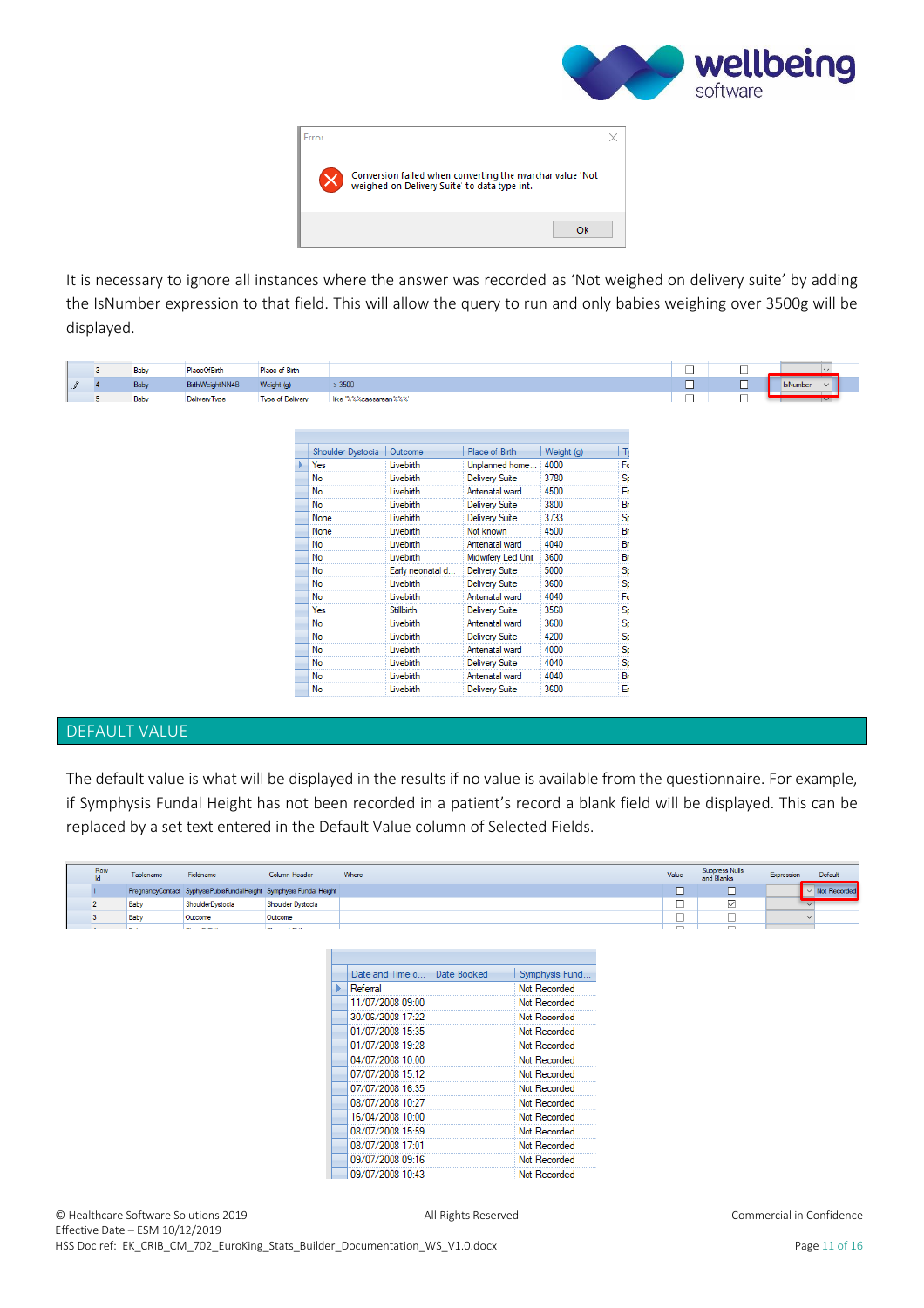

#### <span id="page-12-0"></span>SAVING A QUERY

A query can be saved at any time by clicking on the Save button on the Query Builder screen or the Results screen. It must have a title; the description is optional.

#### <span id="page-12-1"></span>REMOVING FIELDS FROM A QUERY

There are three ways to remove a field from the Selected Fields list:

- 1. Uncheck the relevant checkbox on the Fields list on the left.
- 2. Highlight the field to be removed from the Selected Fields list and press the Delete key on the keyboard. A confirmation window will be displayed.
- 3. Right-click the field and select Delete Field.

### <span id="page-12-2"></span>6.Formatting Results

#### <span id="page-12-3"></span>RESULTS TAB

From the Query Builder tab clicking the [Run] button will execute the query. The resulting report will be displayed on the Results tab.

| <b>Saved Statistics</b>                            | <b>Query Builder</b> | Results (18)          |            |                          |            |              |                    |                                |        |                        |                 |
|----------------------------------------------------|----------------------|-----------------------|------------|--------------------------|------------|--------------|--------------------|--------------------------------|--------|------------------------|-----------------|
| Drag a column header here to group by that column. |                      |                       |            |                          |            |              |                    |                                |        |                        |                 |
|                                                    |                      |                       |            |                          |            |              | Copy of Birth List |                                |        |                        |                 |
| Shoulder Dystocia   Outcome                        |                      | Place of Birth        | Weight (g) | Type of Delivery         | Waterbirth | Temperature  |                    | Apgar Score @    Apgar Score @ | Gender | <b>Presenting Part</b> | Skin To Skin C  |
| Yes                                                | Livebirth            | Unplanned home        | 4000       | Forceps                  |            | Not recorded | $\Omega$           |                                | Female | Breech extended.       | Yes             |
| No                                                 | Livebirth            | <b>Delivery Suite</b> | 3780       | Spontaneous ver No       |            | 36.9         | 8                  | 9                              | Female | Cephalic OA            | Yes             |
| No                                                 | Livebirth            | Antenatal ward        | 4500       | Emergency caes           |            | Not recorded | 4                  | 6                              | Male   | Cephalic OT            | No - baby admit |
| <b>No</b>                                          | Livebirth            | <b>Delivery Suite</b> | 3800       | Breech, forceps t No     |            | 36.7         | 9                  | 9                              | Male   | Breech extended.       | Yes             |
| None                                               | Livebirth            | <b>Delivery Suite</b> | 3733       | Spontaneous ver No       |            | 367          | 9                  | 10                             | Female | Cephalic OA            | Yes             |
| None                                               | Livebirth            | Not known             | 4500       | Breech, forceps t        |            | Not recorded |                    |                                | Female | Breech extended.       | Yes             |
| No                                                 | Livebirth            | Antenatal ward        | 4040       | Breech, forceps t        |            | Not recorded | 10                 | 10                             | Male   | Breech extended        | Yes             |
| No                                                 | Livebirth            | Midwifery Led Unit    | 3600       | <b>Breech</b> extraction |            | 37           | 8                  | 10                             | Male   | Breech extended        | Yes             |
| No                                                 | Early neonatal d     | <b>Delivery Suite</b> | 5000       | Spontaneous ver No       |            |              |                    | $\overline{2}$                 | Female | Cephalic OA            |                 |
| No                                                 | Livebirth            | <b>Delivery Suite</b> | 3600       | Spontaneous oth No       |            | 36.8         | 9                  | 9                              | Male   | Cephalic OA            | Yes             |
| No                                                 | Livebirth            | Antenatal ward        | 4040       | Forceps                  |            | Not recorded | 9                  | 10                             | Male   | Breech extended.       | Yes             |
| Yes                                                | Stillbirth           | <b>Delivery Suite</b> | 3560       | Spontaneous oth No       |            | 36.7         | 9                  | 9                              | Female | Cephalic vertex        | Yes             |
| No                                                 | Livebirth            | Antenatal ward        | 3600       | Spontaneous ver No       |            | Not recorded | 9                  | 10                             | Male   | Cephalic vertex        | Yes             |
| No                                                 | Livebirth            | <b>Delivery Suite</b> | 4200       | Spontaneous oth No       |            | Not recorded | 9                  | 10                             | Female | Cephalic vertex        | Yes             |
| No                                                 | Livebirth            | Antenatal ward        | 4000       | Spontaneous ver          | <b>No</b>  | Not recorded | 10                 | 10                             | Female | Breech extended.       | Yes             |
| No                                                 | Livebirth            | <b>Delivery Suite</b> | 4040       | Spontaneous ver          | : No       | Not recorded | 99                 | 99                             | Female | Brow                   | Yes             |
| No                                                 | Livebirth            | Antenatal ward        | 4040       | Breech, forceps t        |            | Not recorded | 10                 | 10                             | Female | Breech extended.       | Yes             |
| No                                                 | Livebirth            | <b>Delivery Suite</b> | 3600       | Emergency caes           |            | 36.8         | 8                  | 9                              | Female | Cephalic vertex        | Yes             |

The Results list can be re-formatted as follows:

- Columns can be resized by dragging the relevant column header's right-hand separator character.
- A column can be dragged by the header and dropped into a new position.
- Change the column title that appears in the header by clicking in the column header and changing the text.
- The entire list can be sorted by clicking on the column header once for ascending and again for descending.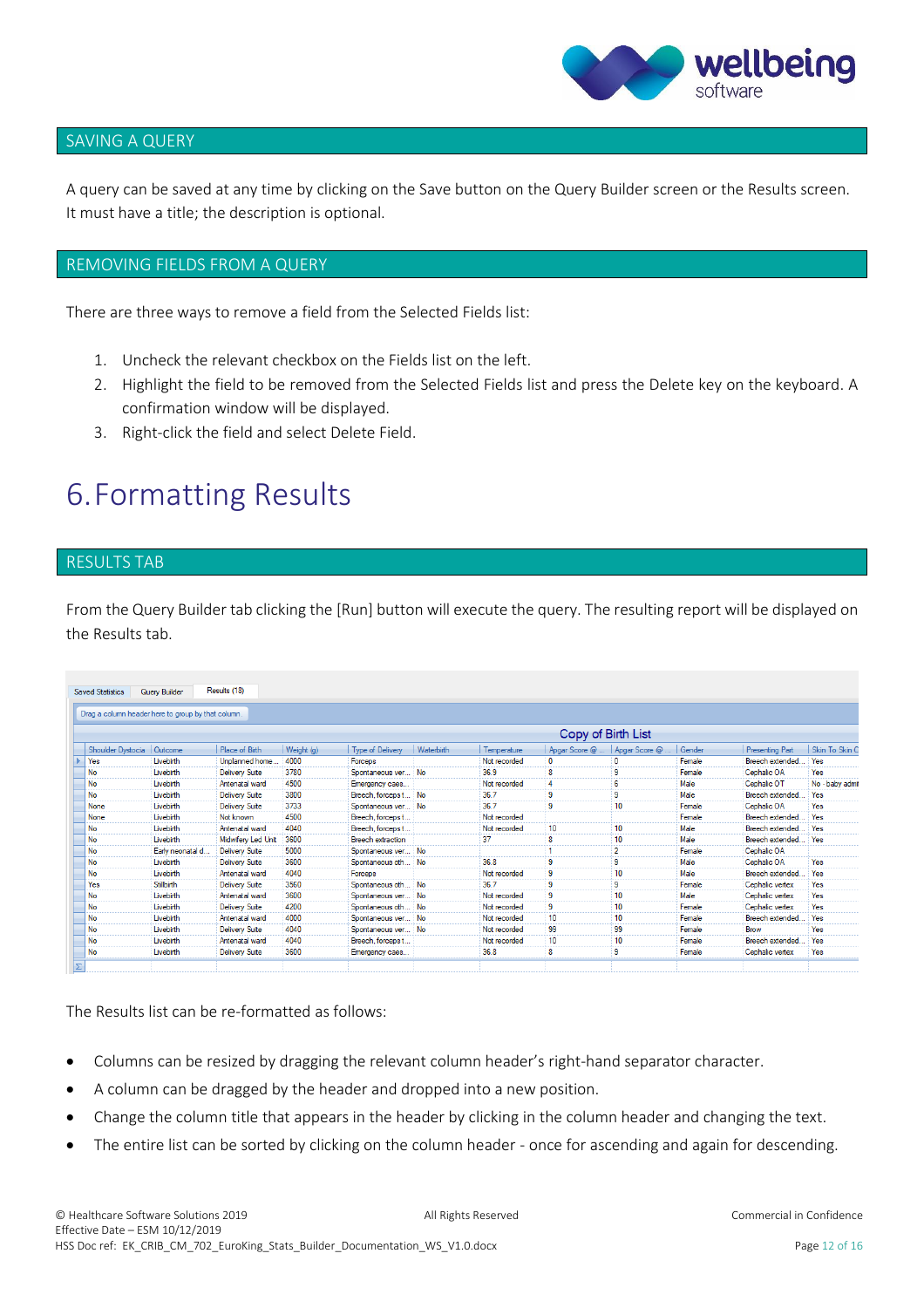

#### <span id="page-13-0"></span>GROUPING THE RESULTS LIST

In order to analyse data more effectively it can prove useful to organise the data in groups. For clinical data in EuroKing this means showing data in order of questions that have been answered.

For example, when analysing a Delivery List when the point of interest is Caesarean Section deliveries it would be easier to have all the Caesarean Section deliveries in one group to examine further. This data needs to be ordered by Type of Delivery. Emergency Caesarean Section and Elective Caesarean Section are examples of Type of Delivery answers for this question.

To group results by a particular field, left-click on the column header and drag it into the "Drag a column header here to group by that column" area at the top left of the Results tab.

| Type of Delivery      | ader here to group by that column. |            |                       |            |                         |            |                 |   |
|-----------------------|------------------------------------|------------|-----------------------|------------|-------------------------|------------|-----------------|---|
|                       |                                    |            |                       |            |                         |            | <b>Birth Li</b> |   |
| <b>Baby Delivered</b> | Registerable Birth                 | Outcome    | Place of Birth        | Weight (g) | <b>Type of Delivery</b> | Waterbirth | Temperature     |   |
| 31/01/2010 09:15      | Yes                                | Livebirth  | Delivery Suite        | 3500       | Elective caesare        |            | Not recorded    |   |
| 17/03/2010 09:00      | Yes                                | Stillbirth | <b>Delivery Suite</b> | 0          | Emergency caes          |            |                 |   |
| 06/10/2010 19:58      | Yes                                | Livebirth  | <b>Delivery Suite</b> | 3500       | Emergency caes          |            | Not recorded    | 6 |
| 30/09/2010 10:30      | Yes                                | Livebirth  | Antenatal ward        | 4500       | Emergency caes          |            | Not recorded    | 4 |
| 23/06/2010 09:27      | Yes                                | Livebirth  | <b>Delivery Suite</b> | 2111       | Emergency caes          |            |                 | 5 |
| 16/02/2014 15:        | Yes                                | Livebirth  | <b>Delivery Suite</b> | 3400       | Emergency caes          |            | Not recorded    | 9 |
| 18/03/2015 00:        | Yes                                | Livebirth  | <b>Delivery Suite</b> | 3000       | Emergency caes          |            | Not recorded    | 9 |
| 11/11/2016 14:27      | Yes                                | Livebirth  | Homebirth planned 0   |            | Emergency caes          |            | Not recorded    | 5 |
| 22/12/2014 09:        | Yes                                | Livebirth  | Homebirth planned     | 3233       | Emergency caes          |            | 36.8            | 9 |
| 29/07/2016 11:        | Yes                                | Livebirth  | <b>Delivery Suite</b> | 2677       | Emergency caes          |            | Not recorded    | 9 |
| 06/01/2016 17:        | Yes                                | Livebirth  | <b>Delivery Suite</b> | 3600       | Emergency caes          |            | 36.8            | 8 |

This will group this data by Type of Delivery, in this case first by Elective Caesarean Section and then by Emergency Caesarean Section. Groups will initially be displayed collapsed but can be expanded by clicking on the + button on the left.

| <b>Saved Statistics</b>                                               | Query Builder                | Results (11) |                       |            |                                    |                   |                      |    |
|-----------------------------------------------------------------------|------------------------------|--------------|-----------------------|------------|------------------------------------|-------------------|----------------------|----|
| Type of Delivery                                                      |                              |              |                       |            |                                    |                   |                      |    |
|                                                                       |                              |              |                       |            |                                    | <b>Birth List</b> |                      |    |
| <b>Baby Delivered</b>                                                 | Registerable Birth   Outcome |              | Place of Birth        | Weight (g) | Type of Deliv<br><b>Waterbirth</b> | Temperature       | Apgar Score @    Apc |    |
| Type of Delivery: Elective caesarean section                          |                              |              |                       |            |                                    |                   |                      |    |
| 31/01/2010 09:15 Yes                                                  |                              | Livebirth    | <b>Delivery Suite</b> | 3500       | Elective caesare                   | Not recorded      | 9                    | 10 |
| Type of Delivery: Emergency caesarean section<br>17/03/2010 09:00 Yes |                              | Stillbirth   | <b>Delivery Suite</b> | 0          | Emergency caes                     |                   |                      |    |
| 06/10/2010 19:58                                                      | Yes                          | Livebirth    | <b>Delivery Suite</b> | 3500       | Emergency caes                     | Not recorded      | 6                    | 9  |
| 30/09/2010 10:30                                                      | Yes                          | Livebirth    | Antenatal ward        | 4500       | Emergency caes                     | Not recorded      | 4                    | 6  |
| 23/06/2010 09:27                                                      | Yes                          | Livebirth    | Delivery Suite        | 2111       | Emergency caes                     |                   | 5                    |    |
| 16/02/2014 15:                                                        | Yes                          | Livebirth    | Delivery Suite        | 3400       | Emergency caes                     | Not recorded      | 9                    | 10 |
| 18/03/2015 00:                                                        | Yes                          | Livebirth    | <b>Delivery Suite</b> | 3000       | Emergency caes                     | Not recorded      | 9                    | 9  |
| 11/11/2016 14:27                                                      | Yes                          | Livebirth    | Homebirth planned     | 0          | Emergency caes                     | Not recorded      | 5                    |    |
| 22/12/2014 09:                                                        | Yes                          | Livebirth    | Homebirth planned     | 3233       | Emergency caes                     | 36.8              | 9                    | 9  |
| 29/07/2016 11:                                                        | Yes                          | Livebirth    | Delivery Suite        | 2677       | Emergency caes                     | Not recorded      | 9                    | 9  |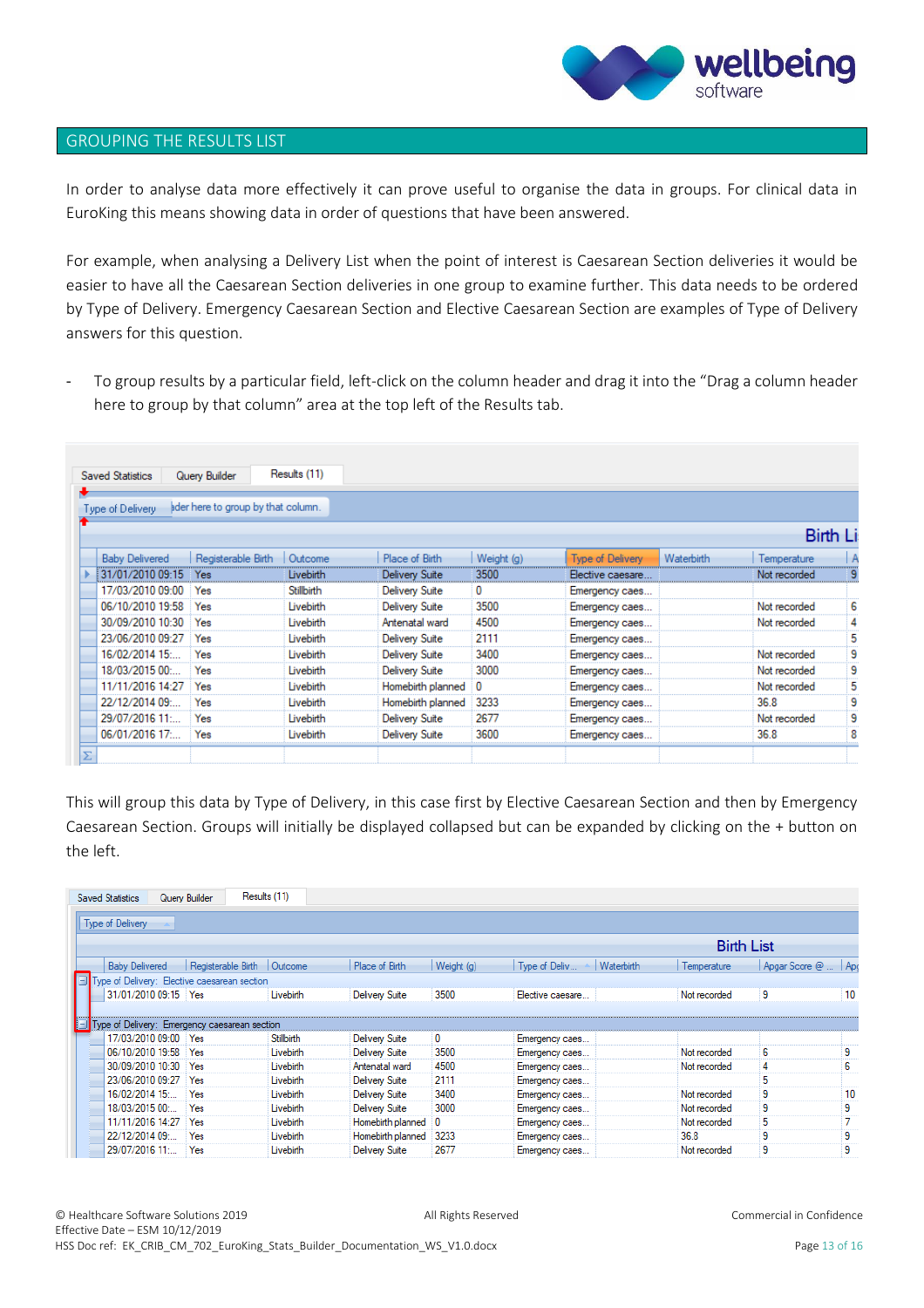

#### <span id="page-14-0"></span>AGGREGATING THE RESULTS LIST

When the Results list is first displayed there is only one aggregate count shown (in brackets after the word "Results" on the Results tab).

Results (11)

In order to make the data more meaningful you can also show a count for any groups of data. Right-clicking a column header will allow you to apply the following functions to that column – for each group/sub-group and overall for the column: Sum, Count, Average, Minimum, Maximum, and Value Count (the number of rows with non-blank values).

Please note: Any Grouping or Aggregate changes made to the formatting in the Results screen will be lost if the query is modified in the Query Builder screen.

#### <span id="page-14-1"></span>EXPANDING/COLLAPSING THE RESULTS LIST

The Expand All and Collapse All buttons will be activated when any grouping is applied. Clicking on them will expand or collapse all groups.

#### <span id="page-14-2"></span>SAVING THE FORMATTING OF THE RESULTS LIST

Clicking on the Save button on the Results tab will save all the formatting associated with these query results in addition to the Query Builder details.

#### <span id="page-14-3"></span>EXPORTING RESULTS TO EXCEL

If only some lines from the Results list are needed:

- Click to select those lines.
- Click the [Export to Excel] button on the Results screen.
- Click [No].

To export all lines:

- Click the [Export to Excel] button on the Results screen.
- Click [Yes].



A window will then pop up for you to choose a location to save the Excel file.